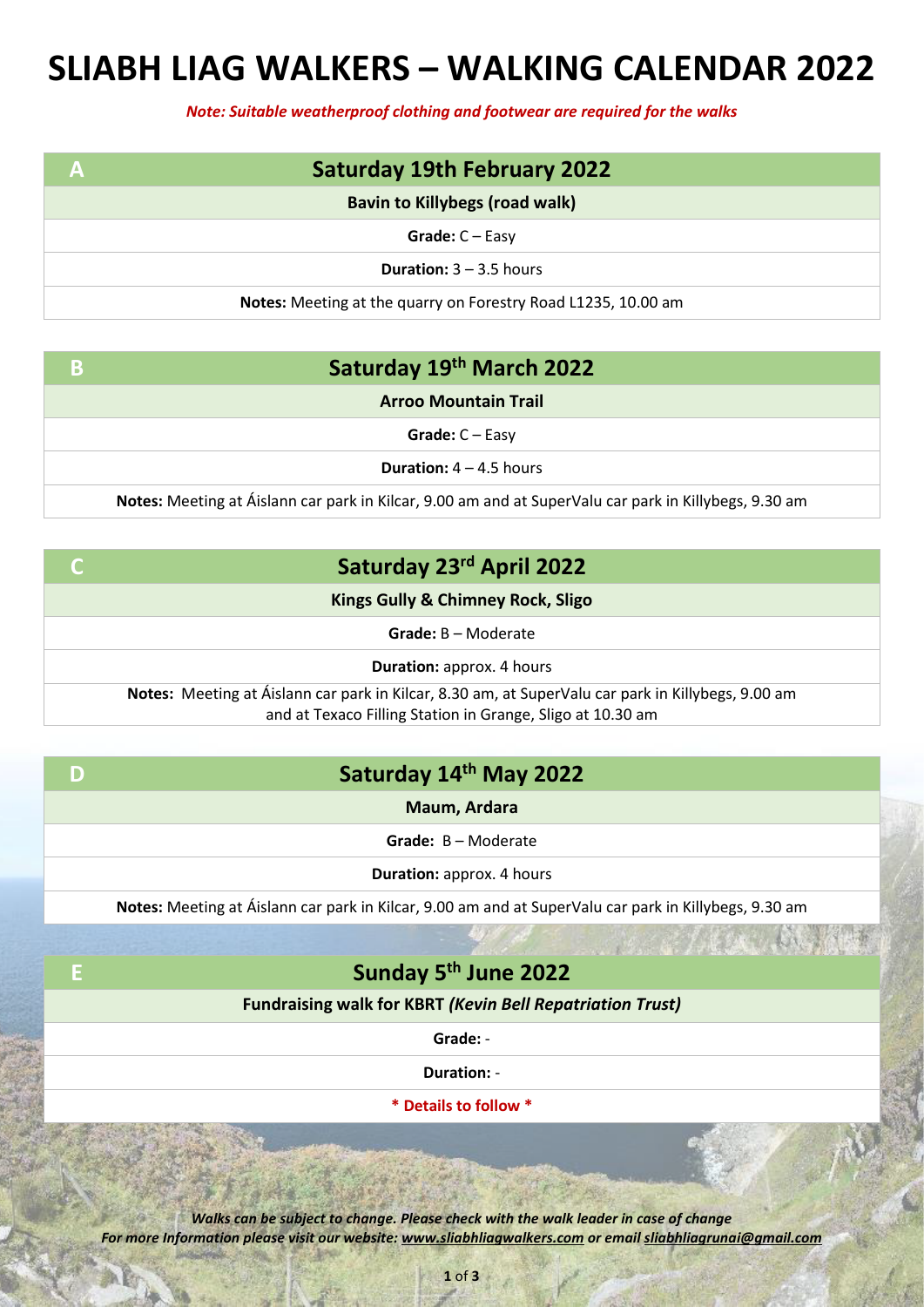| Saturday 18th June 2022                                                                               |
|-------------------------------------------------------------------------------------------------------|
| <b>Aranmore Island</b>                                                                                |
| Grade: B - Moderate                                                                                   |
| <b>Duration:</b> $4 - 4.5$ hours                                                                      |
| Notes: Meeting at Áislann car park in Kilcar, 9.00 am and at SuperValu car park in Killybegs, 9.30 am |

| G | Saturday 9th July 2022                                |
|---|-------------------------------------------------------|
|   | Croughwough - Ailt Chloch Hill                        |
|   | Grade: B - Moderate                                   |
|   | <b>Duration:</b> $4 - 4.5$ hours                      |
|   | Notes: Meeting at Áislann car park in Kilcar, 9.00 am |

| Ή | Saturday 23rd July 2022                                                                               |
|---|-------------------------------------------------------------------------------------------------------|
|   | <b>Sliabh Sneacht, Inishowen</b>                                                                      |
|   | $Grade: B - Modelrate$                                                                                |
|   | <b>Duration:</b> approx. 4 hours                                                                      |
|   | Notes: Meeting at Áislann car park in Kilcar, 9.00 am and at SuperValu car park in Killybegs, 9.30 am |

|  | Saturday 6 <sup>th</sup> August 2022 |  |
|--|--------------------------------------|--|
|--|--------------------------------------|--|

**Kilcar Festival Walk: Pilgrims Path to Trig Point, Sliabh Liag**

**Grade:** B – Moderate

**Duration:** approx. 3 hours

**Notes:** Meeting at Áislann car park in Kilcar, 9.00 am

## **J Saturday 20th August 2022**

**Muckish Mountain**

**Grade:** B – Moderate

**Duration:** approx. 4 hours

**Notes:** Meeting at Áislann car park in Kilcar, 9.00 am and at SuperValu car park in Killybegs, 9.30 am

*Walks can be subject to change. Please check with the walk leader in case of change For more Information please visit our website: www.sliabhliagwalkers.com or email sliabhliagrunai@gmail.com*